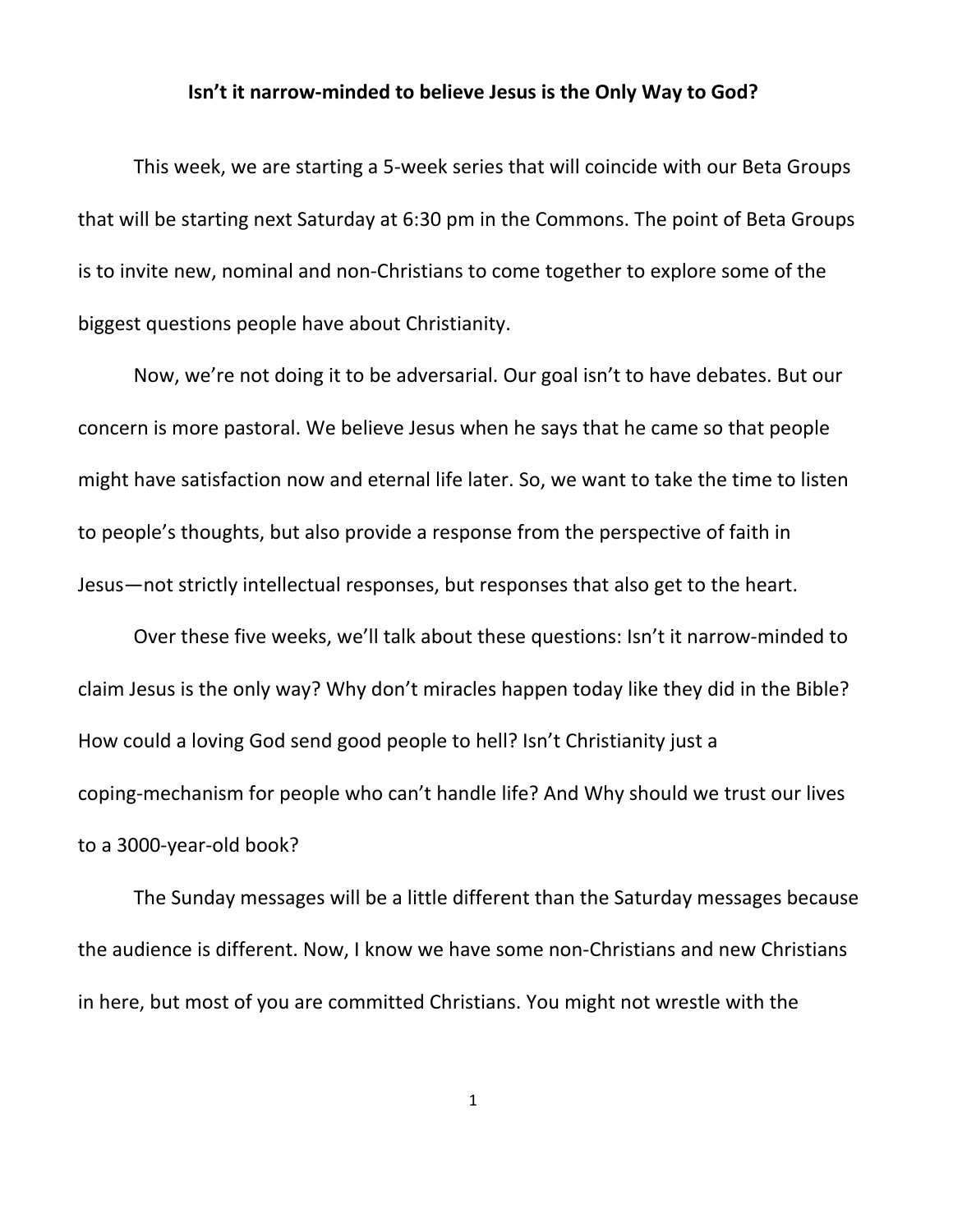questions yourself, but you have family or friends who have these barriers. Or you hear them and you think, "That's a great question" and you want answers. On Sunday and then again the next Saturday, we will talk about the same question in different ways.

Today, we're starting with the question, *"Isn't it narrow-minded to believe Jesus is the only way?"* This might just be the grand-daddy of all these questions because the world is shrinking. Years ago, it was a rare in most of America to know a Muslim or a Buddhist or Hindu. Even if people didn't go to church or follow Jesus in their daily lives, they still assumed a Christian worldview even if they didn't live up to Jesus' teachings.

But today, we work with and are on the PTA with people of other faiths and people even no religious faith and they seem to be doing just fine. They have the same problems as everyone else, but they seem to handling life as well as anyone. This question would be a breeze if everyone who didn't believe in Jesus was always miserable or perpetually drunk thinking about the absurdity of life. But that's not most people's experience, so this is a reasonable question.

So, we start asking this question. If so many people seem to be doing OK, how can we say that Jesus is the only way? In fact, our society tends to go beyond this question and makes some broad claims about truth.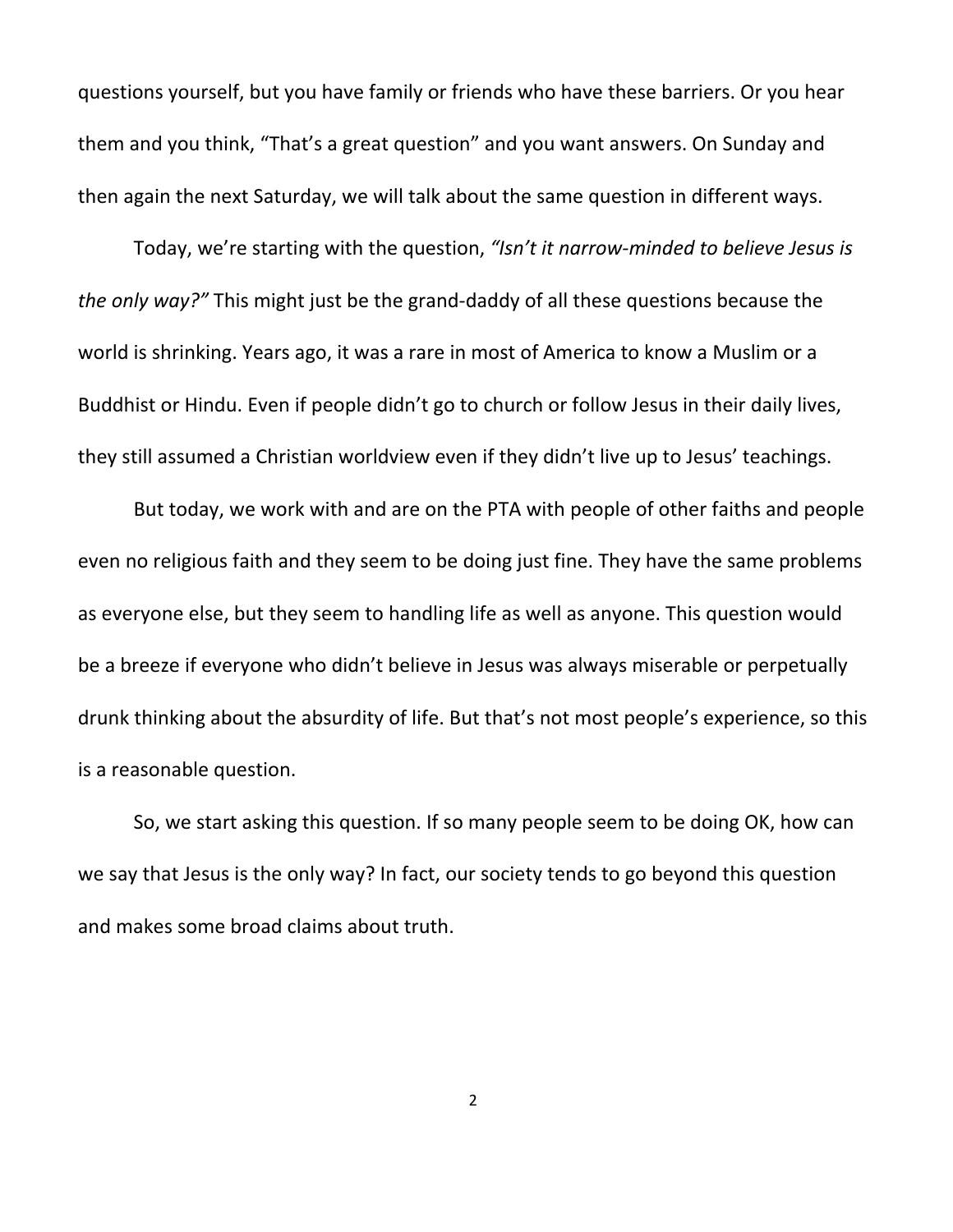The first is that anyone who believes they have the truth is *arrogant*. There's a classic story of the blind men and the elephant often illustrates the idea that no one knows the whole truth. It goes like this.

Five blind men are trying to understand what an elephant is. One man feels the side and says, "An elephant is like a rough textured wall." Another man feels the leg and says, *"No, an elephant is like a tree."* A third one feels the trunk and says, *"No, you're both wrong. An elephant is long and curvy, like a snake."*

The point of the illustration is to show that everyone is limited in their knowledge of God, so no one can claim to know the whole truth. All the world religions have just a part of the truth, and none of them have the whole truth. And in fact, it even suggests that if you put all the religions together, they'll add up to the truth.

Now, on the surface, this seems like a humble posture. But the late Anglican missionary Lesslie Newbigen points out the problem with this illustration. You see, the irony of the story is that the only way they can say everyone only has part of the truth is if they themselves claim to be able to see the whole elephant. So, while it seems humble—and I don't think people realize they're doing it—but they're actually saying that the people who started these religions and their millions of adherents are blind, but I can see. It has an air of humility, but it's just another claim to know the truth.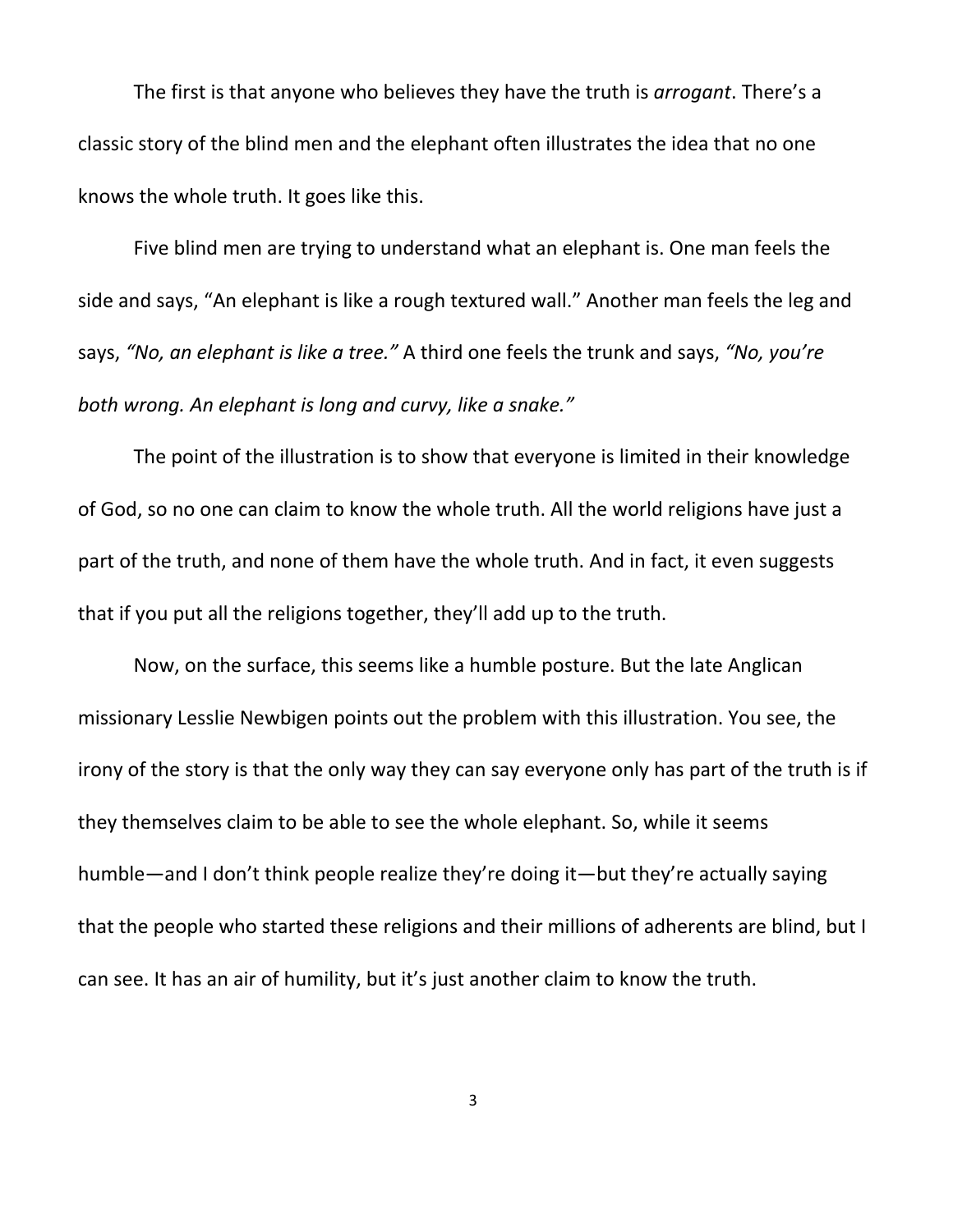Throughout history, no one had a problem with someone claiming to know the truth. They *expected* there would be people who disagree and they could debate and try to convince each other. But today's society is unique, because it says it's not just the *content* of the belief that's problematic, but just believing you know the truth at all is a problem. They might be willing to say that Jesus knows some of the truth, but not all.

Another way people say it is that "R*eligious belief is too bound by culture to claim to be the "truth."* So, a secular humanist might say something like, *"You're only a Christian because you grew up in a Christian society. If you had been born in Saudi Arabia, you wouldn't be a Christian."* Now, that very well might be true, but it says nothing about the truth of a belief. The problem is that people usually don't apply this test to themselves. If *he* grew up in Saudi Arabia, he probably wouldn't be a secular humanist. Does that mean his beliefs are wrong?

*Another objection says that claims to know the truth are power-plays to gain control over others.* Truth is just something made up by the powerful to control the weak. Here are two examples. Some say for instance, that religions create God and morality and eternal punishment to instill fear into people so they can get them to do what they want.

A stronger form of this is to say that religions who claim to know the truth are the source of religious violence that has plagued history. Here's how Tim Keller describes this argument. *"Each religion informs its followers that they have "the truth," and this*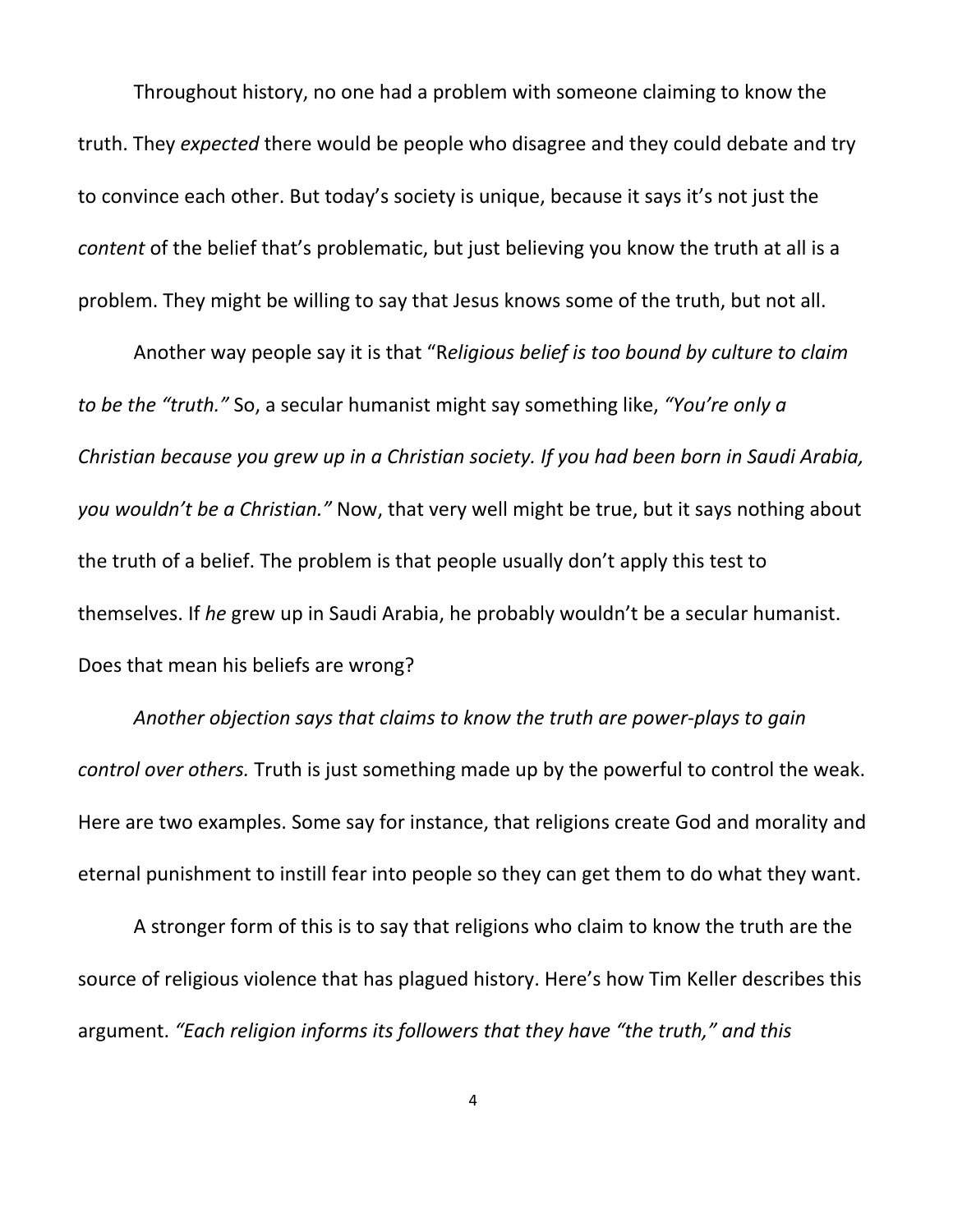*naturally leads them to feel superior to those with differing beliefs. Also, a religion tells its followers that they are saved and connected to God by devotedly performing that truth. This moves them to separate from those who are less devoted and pure in life. Therefore, it is easy for one religious group to stereotype and caricature other ones. Once this situation exists it can easily spiral down into the marginalization of others or even to active oppression, abuse, or violence against them."*

Now, unfortunately this critique has too often been true. As Christians, we have to admit that history has been filled with religious violence. Protestants vs. Catholics and everyone vs. the Anabaptists during the Protestant Reformation. But it's also true among religions. Christians vs. Muslims. Sunni vs. Shia. Hindus in India vs. Muslims in Pakistan. So, this seems to be a problem.

But, when you really understand history you'll realize that it's not just religion that's the problem. The most oppressive and murderous regimes in the history of the world haven't been religious at all. Hitler, Stalin, Pol Pot and other unreligious and anti-religious regimes killed as many as 150 million people in the 20<sup>th</sup> century alone. In ancient times, the Roman Empire believed in many gods and allowed others to believe in their god, but were still ruthlessly inhumane. I don't say this to excuse religious violence, but just to say that religion itself doesn't explain violence.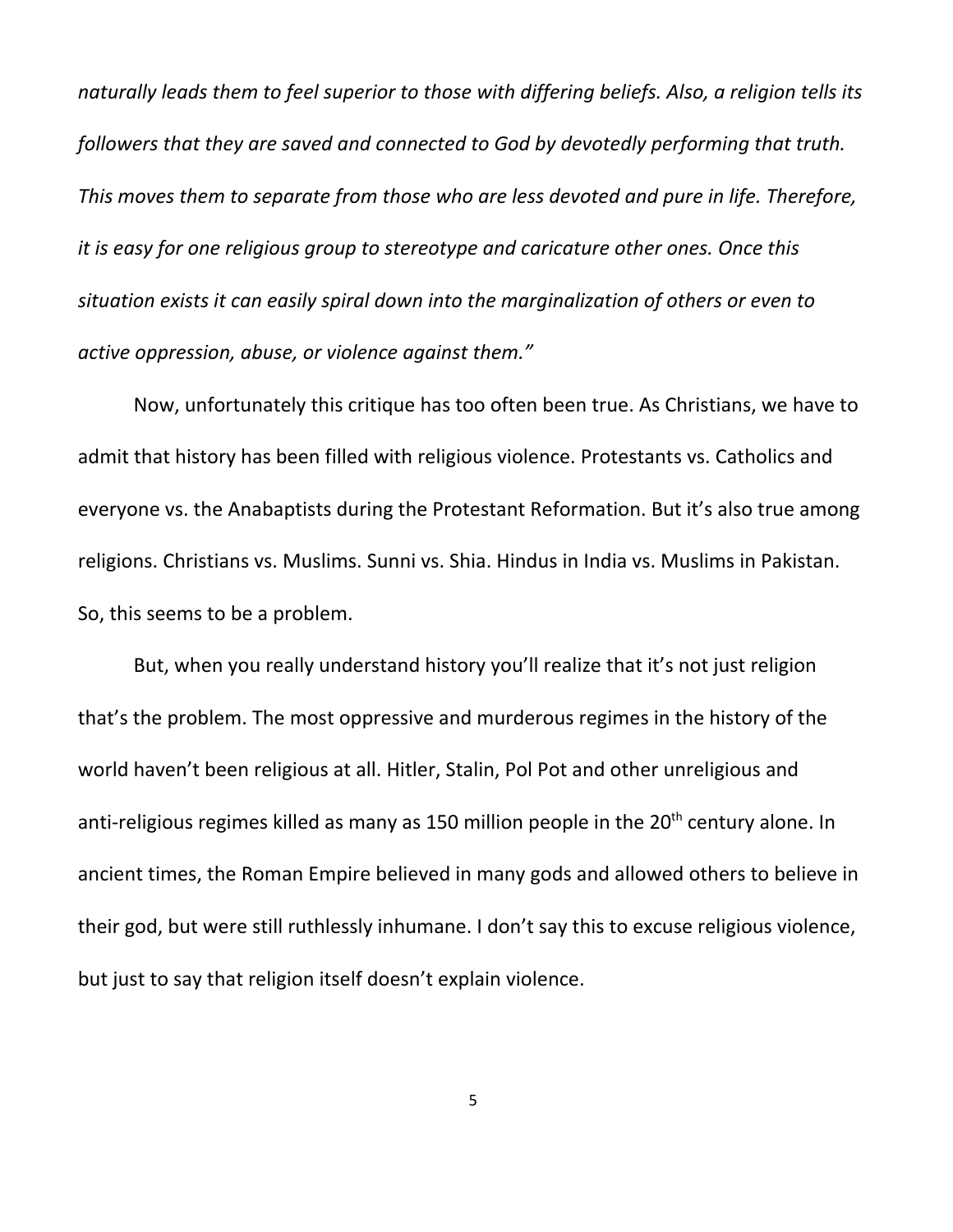So, you might say, *"Maybe it's not religion per se that's the problem, but people who believe they have the exclusive Truth are dangerous and that will lead to oppression and violence."* The problem is that it's just impossible to avoid making exclusive truth claims.

If you say, "No one can really know the Truth" that's an exclusive truth claim. When you say, "All religions are saying the same thing," you're claiming to know the whole truth about religion. Plus, if you believe all religions are basically the same, you're not taking any of the religions seriously and imposing your truth on them. Sure, there are similarities between various religions, but there are *huge* significant differences.

Even if you say, "The most important thing is that we should all love each other and learn to get along," believe it or not, that's not a self-evident statement to everyone, but it comes from a particular view of the world so it's an exclusive truth claim.

It's impossible to *avoid* making claims to the truth, but it *IS* possible to hold those claims graciously and *humbly*. But holding truth humbly still doesn't solve the problem because how do you KNOW what is true?

Today a lot of people throw up their hands and just say, *"I give up. I'm just going to go with what works for me."* As Oprah says, they live "their truth." And at first this sounds liberating. The problem is that even this isn't neutral. When people say, "I'm not going to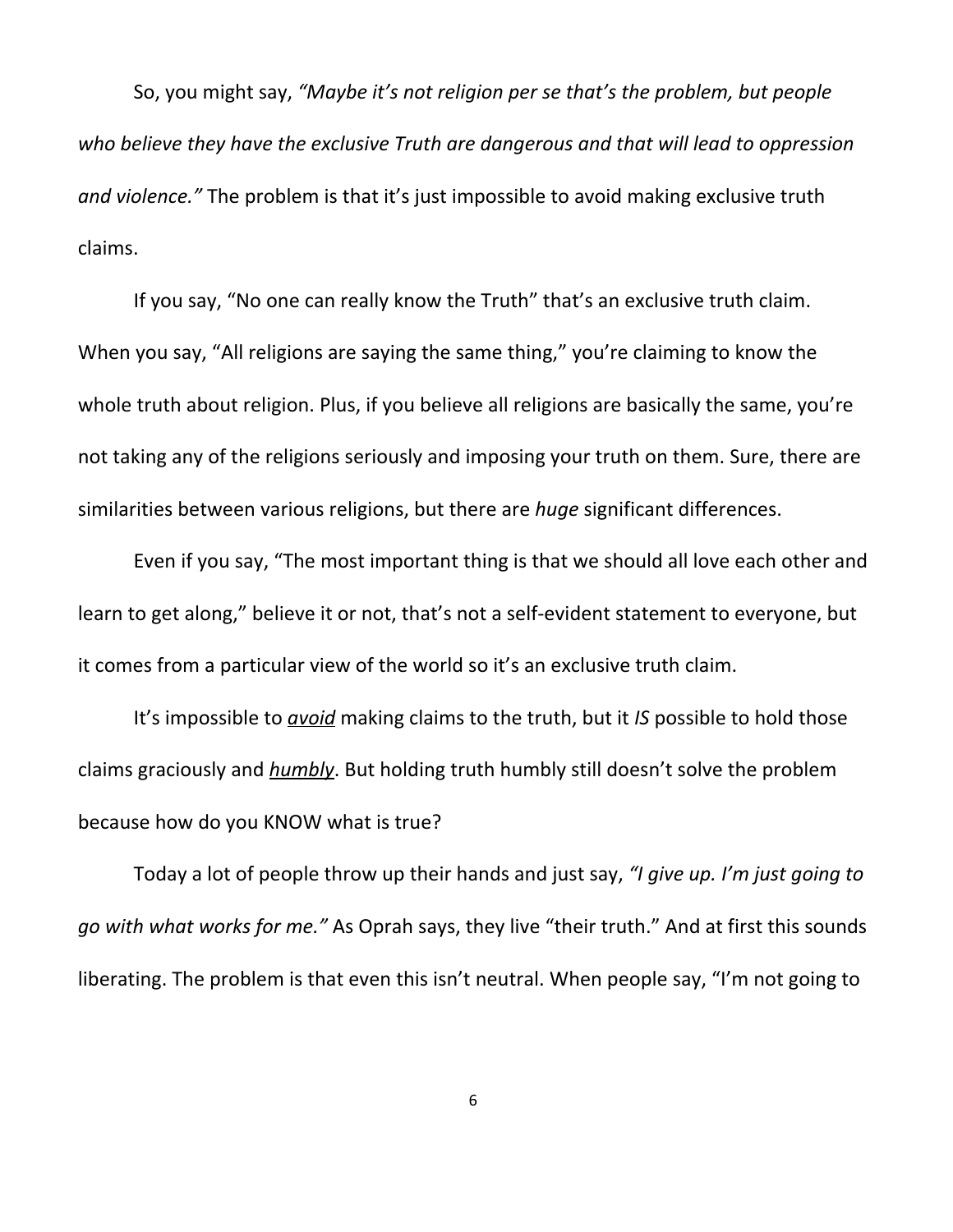trust God or one of the historical religious traditions as my source of truth, I'm going to trust my own intellect and intuition." This might be the most arrogant claim of all.

Have you thought deeply about this? Have you interacted with great minds in every society throughout history? Or do you believe it because it happens to be popular in our culture at the present moment?

The fact is, it will be impossible for any society to work with people choosing their own truth. There have to be shared beliefs, values, and understanding of the world. While on the surface, it seems like it would be great to decide your own truth, eventually it will only lead to a fragmented society.

For instance, it makes things like *justice* impossible because, *you* might believe in racial equality and that we should all love each other. But if all we have is everyone living their own truth, the Klansman could just say, *"Hey, you live your truth, I'll live mine."*

So, the question is not whether we ought to believe in some overarching truth, some ultimate picture of the world. The question is, which one is true? What is the content of those beliefs? *Which one is most compelling, satisfying and internally consistent. Which one makes the best sense of the world as it is?*

Of course, there are many to choose from. In addition to Christianity, there are other religions: Hinduism, Buddhism, Islam. Then there are non-religious systems like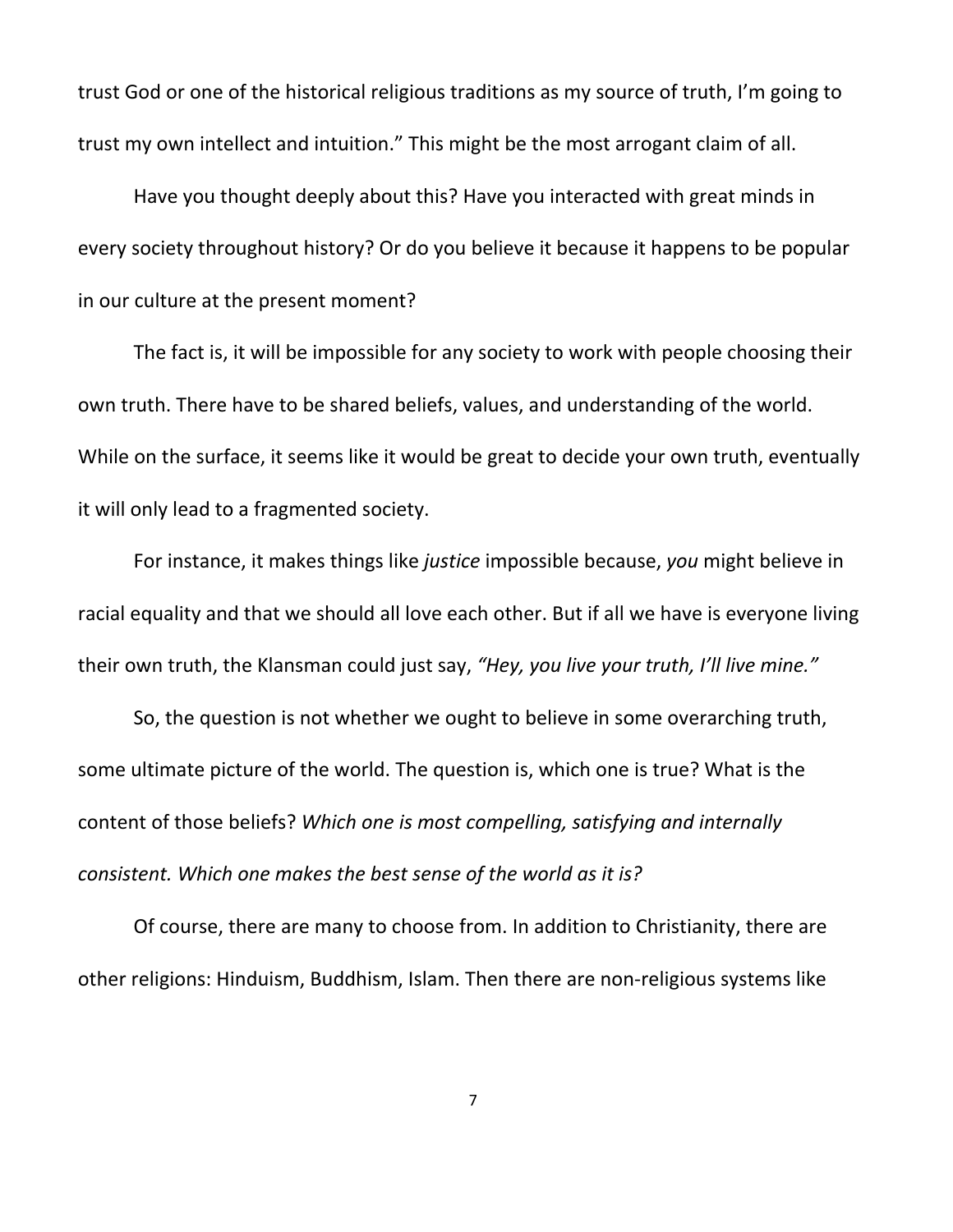secular humanism, Marxism and neo-Darwinianism and a bunch of others. But our main interest today is to talk about Jesus and what he taught us about ultimate truth.

What is truth according to Jesus? How do we get to God? Jesus says in John 14:6-7, **"I am the way, the truth and the life. No one comes to the Father except through me. If you really know me, you will know my Father as well. From now on, you do know him and have seen him."**

Jesus says that when we see him, we see God. And that's a bold claim. If you or I made that statement, people would think we're delusional. And yet, few people think that about Jesus. At the very least, people recognize that Jesus was a revolutionary teacher. But as C.S. Lewis says, *"A man who was merely a man and said the sort of things Jesus said would not be a great moral teacher. He would either be a lunatic — on the level* with the man who says he is a poached egg  $-$  or else he would be the Devil of Hell. You *must make your choice. Either this man was, and is, the Son of God, or else a madman or* something worse. You can shut him up for a fool, you can spit at him and kill him as a demon or you can fall at his feet and call him Lord and God, but let us not come with any *patronizing nonsense about his being a great human teacher. He has not left that open to us. He did not intend to."*

The question is, "What reasons would we have to believe Jesus?" Why should we believe that out of all the religions on earth, Jesus is right? Well, of course, we have to be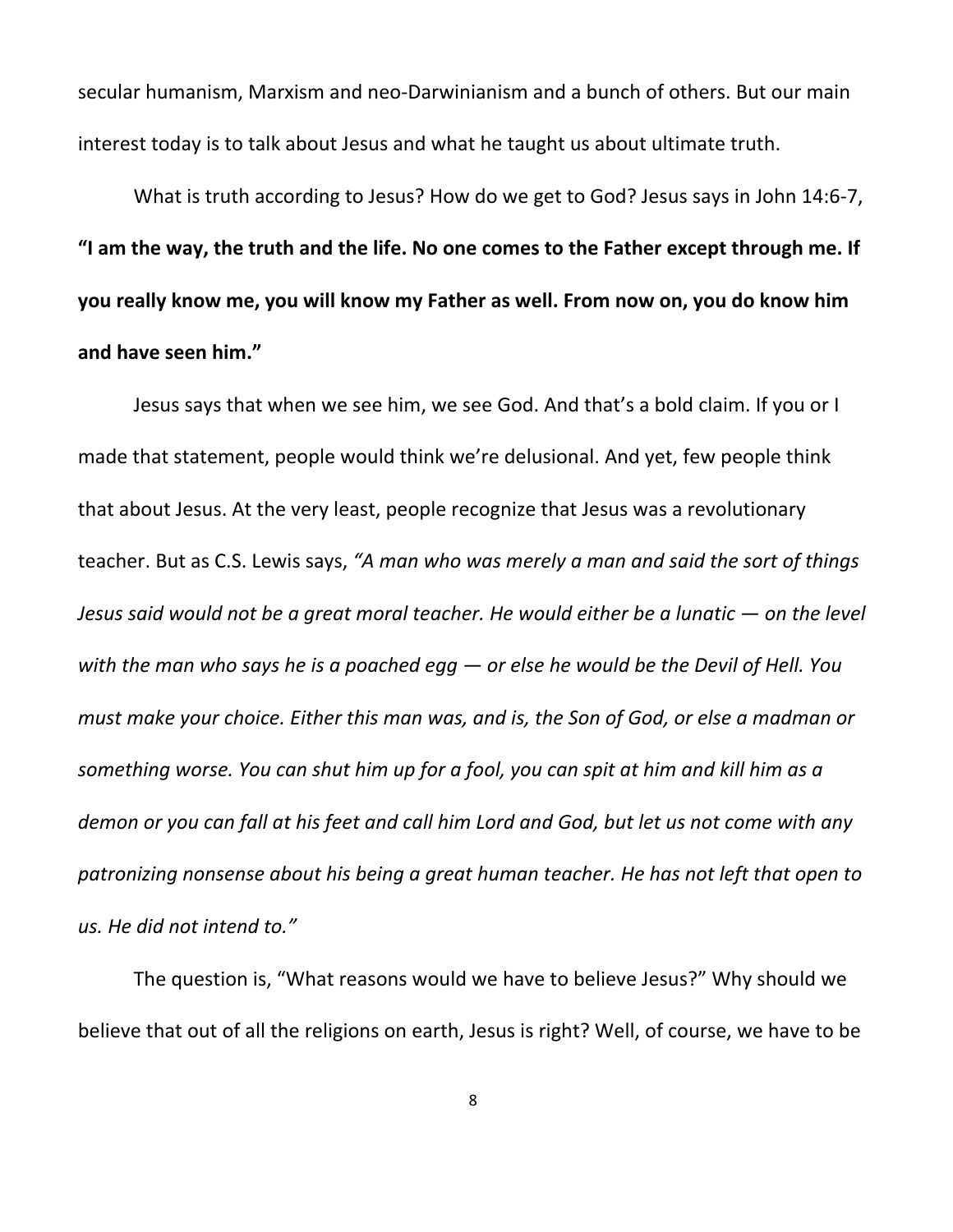humble about it because we can prove anything beyond any doubts. But what reasons would we have to believe Jesus when he says he is the way, the truth and the life? Let me just give a few.

Well, first, Jesus claimed, not just to KNOW the truth, but that we WAS the truth, and yet wasn't *arrogant*. Remember the illustration of the blind men and the elephant. In John 14, Jesus isn't just claiming to be the narrator, he was claiming to be the elephant. And yet, he was the champion of humility.

Today, we *assume* humility is a virtue. But that wasn't always the case. Humility was a uniquely Christian virtue. In ancient Greece, humility was actually a character flaw because it denied a person's place in the social hierarchy. Slaves and women should be humble because they had a low status, but not powerful men. If you got it, flaunt it. But Jesus turned humility into a virtue.

The Apostle Paul says Christians should, **"have the same mindset as Christ Jesus: <sup>6</sup>Who, being in very nature God, did not consider equality with God something to be used to his own advantage; 7 rather, he made himself nothing by taking the very nature of a servant**…**"**

So even though Jesus saw the whole picture, he modeled humility and he taught us that anyone who takes pride in his knowledge is not following the way of Jesus.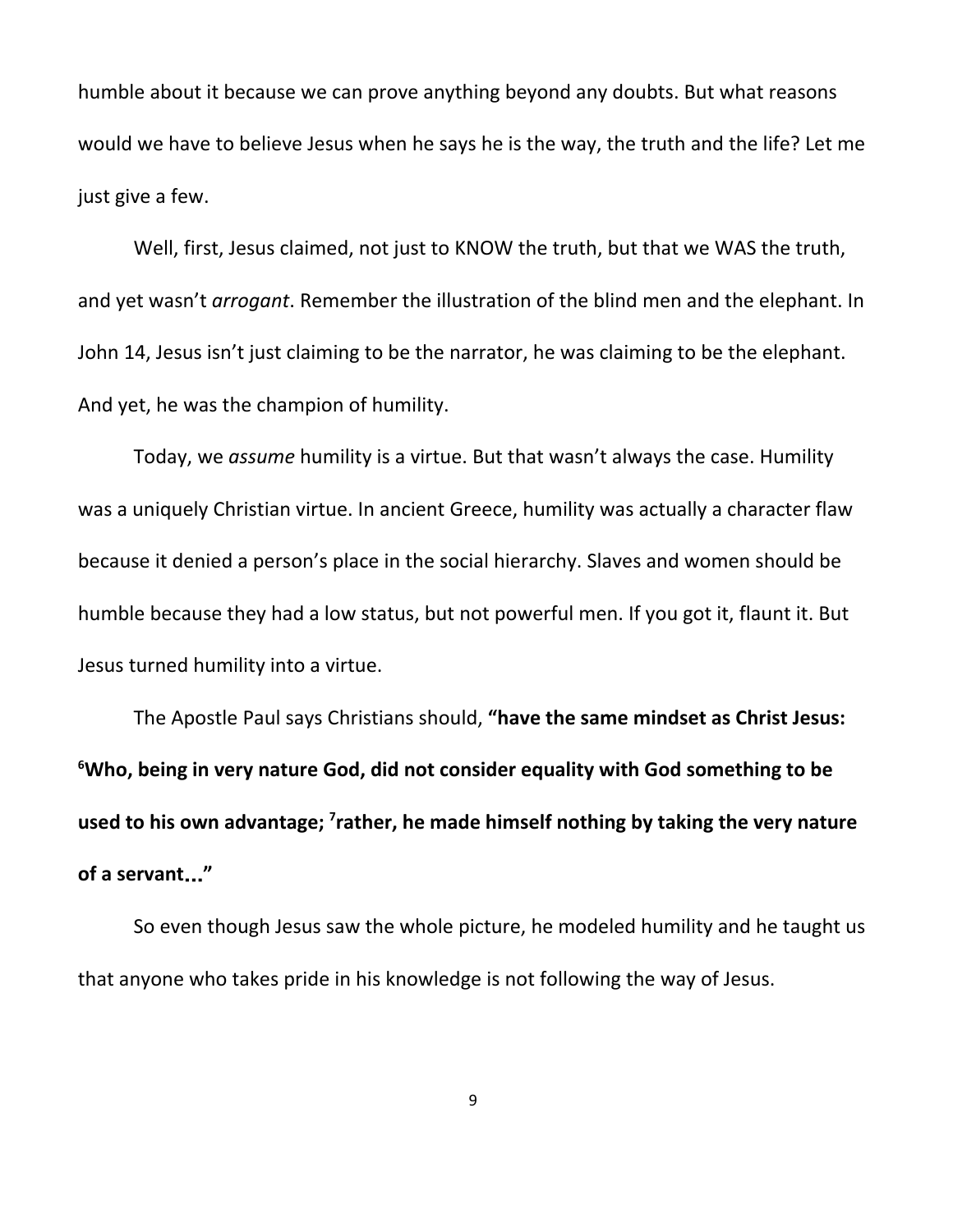*Second, the way of Jesus is not oppressive.* Now, there might be some who object to this and say, "Have you seen church history? It's full of oppression in the name of Jesus." We have to admit that's true and I think the church has a lot of repenting to do.

When a person or group of Christians oppress others, they're doing it in direct contradiction of the teachings of Jesus. Here are a few. In Luke 4:18, Jesus said his mission was to set the oppressed free. He was the one who said, **"You know that the rulers of the Gentiles lord it over them, and their high officials exercise authority over them. <sup>26</sup>Not so with you. Instead, whoever wants to become great among you must be your servant, <sup>27</sup>and whoever wants to be first must be your slave— 28 just as the Son of** Man did not come to be served, but to serve, and to give his life as a ransom for many."

The way of Jesus is the way that teaches people to **"love your enemy and pray for those who persecute you"** (Mt 5:44) and to **"turn the other cheek."** (Mt 5:39)

Jesus didn't side with the oppressors, he identified with the oppressed by allowing himself to be arrested, falsely accused and executed like a criminal at the hands of the greatest oppressor. That's the way of Jesus. And he wasn't teaching it as one option among many. He didn't say the things he did because he was unsure of whether he had the truth. He did it because he was *certain* of it. So, anyone who really, actually believes Jesus is the truth, he cannot become an oppressor.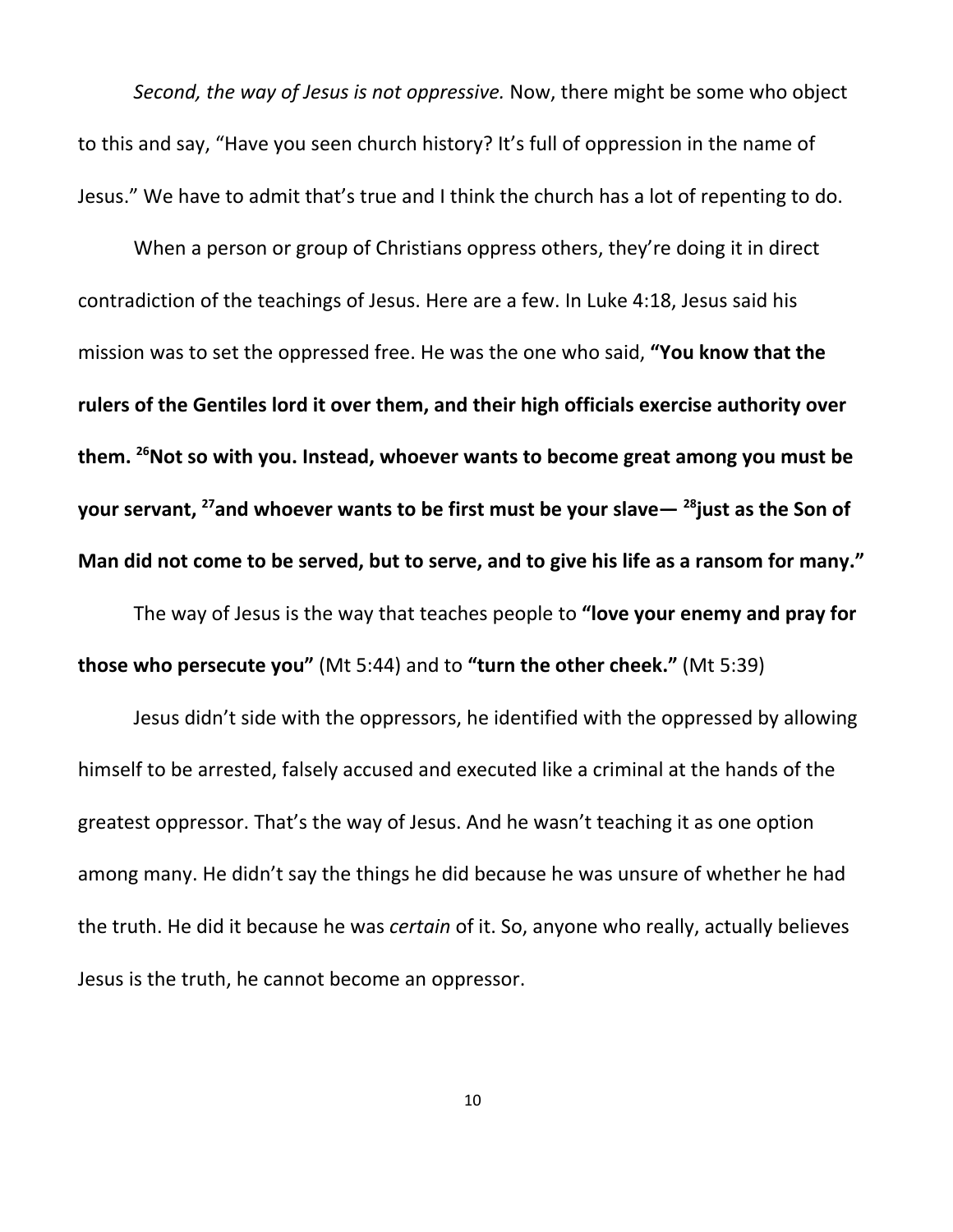Third, *Christianity gives a ground for human rights*. Most secular humanists believe in human rights. The problem is that there isn't a sufficient reason why they should. If humans are only the result of the blind forces of evolution, then what makes a baby or a person in a vegetative state more valuable than a tree? Christianity teaches us that every human is created in the image of God and therefore has inherent worth, regardless of our usefulness to society.

Now, you might say, like the Founding Fathers, *"We hold these truths to be self-evident—that all men are created equal."* But that hasn't been self-evident to all. The Greek philosopher Aristotle believed that some people were created to be slaves and some to be masters. The Hindu doctrine of Karma gives way to the caste system in India because it says that people born into the lower castes are just getting what they deserve.

And while it's true that Christians have distorted Scripture to find justifications for slavery, it's no coincidence that the most powerful advocates for abolition, both here and in England, reasoned directly from the Bible. In fact, I would be willing to say that you believe about human rights today is the result of Christianity.

*Finally, the way of Jesus isn't culturally conditioned.* Remember the critique that all religions are culturally conditioned, so they can't be true. But this doesn't apply to Christianity. I know many people think Christianity is a white person's religion because it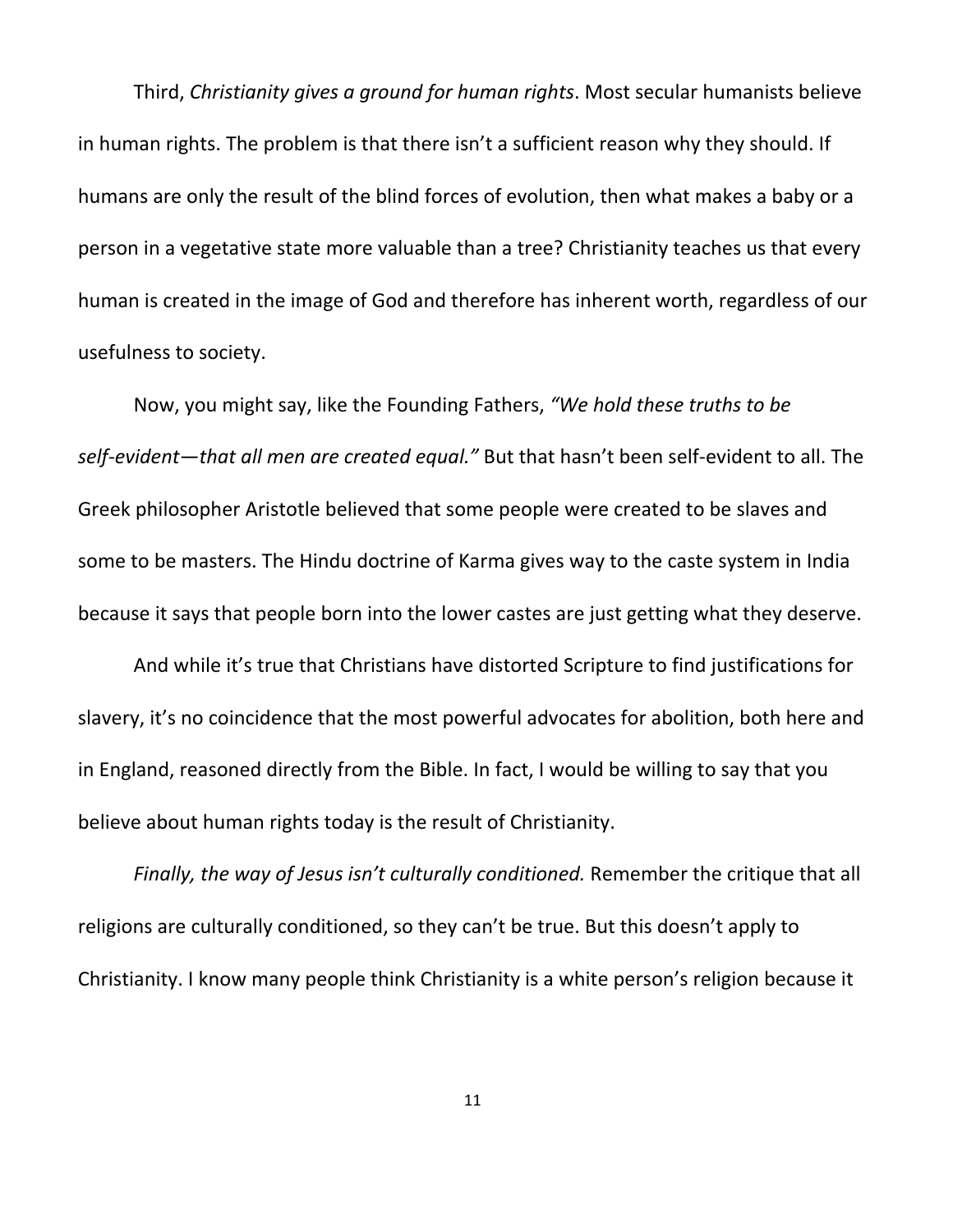came to dominate Europe for so long. But if you look both at the history of Christianity and the present, you just can't say that.

Here's how one scholar describes it. *"Two billion people today identify themselves as Christians*…*Such followers of Jesus are now more numerous and make up a greater proportion of the world's population than ever before. It is estimated that they are increasing by some 70,000 persons every day*…*those who think the figure of Jesus Christ is of fading significance need to reckon with the astonishingly rapid increase in numbers of Christian believers in other parts of the world, such as Africa and (who would have expected it?) China. Jesus is plainly no longer an icon purely of Western culture, but in fact he never was. He lived in the Middle East, and in the first few centuries of Christianity the faith spread in all directions – not only to Greece and Rome, France and Spain, but also to Egypt, North Africa, and Ethiopia, to Turkey and Armenia, to Iraq, Persia, and India Christianity was a world religion long before it was a European one...no other figure has so extensively crossed the cultural divisions of humanity and found a place in so many diverse cultural contexts."*

Christianity has thrived in virtually every culture because it doesn't favor one culture over another. Instead it affirms parts of every culture and at the same time critiques other parts of every culture. It speaks equally to the oppressed and the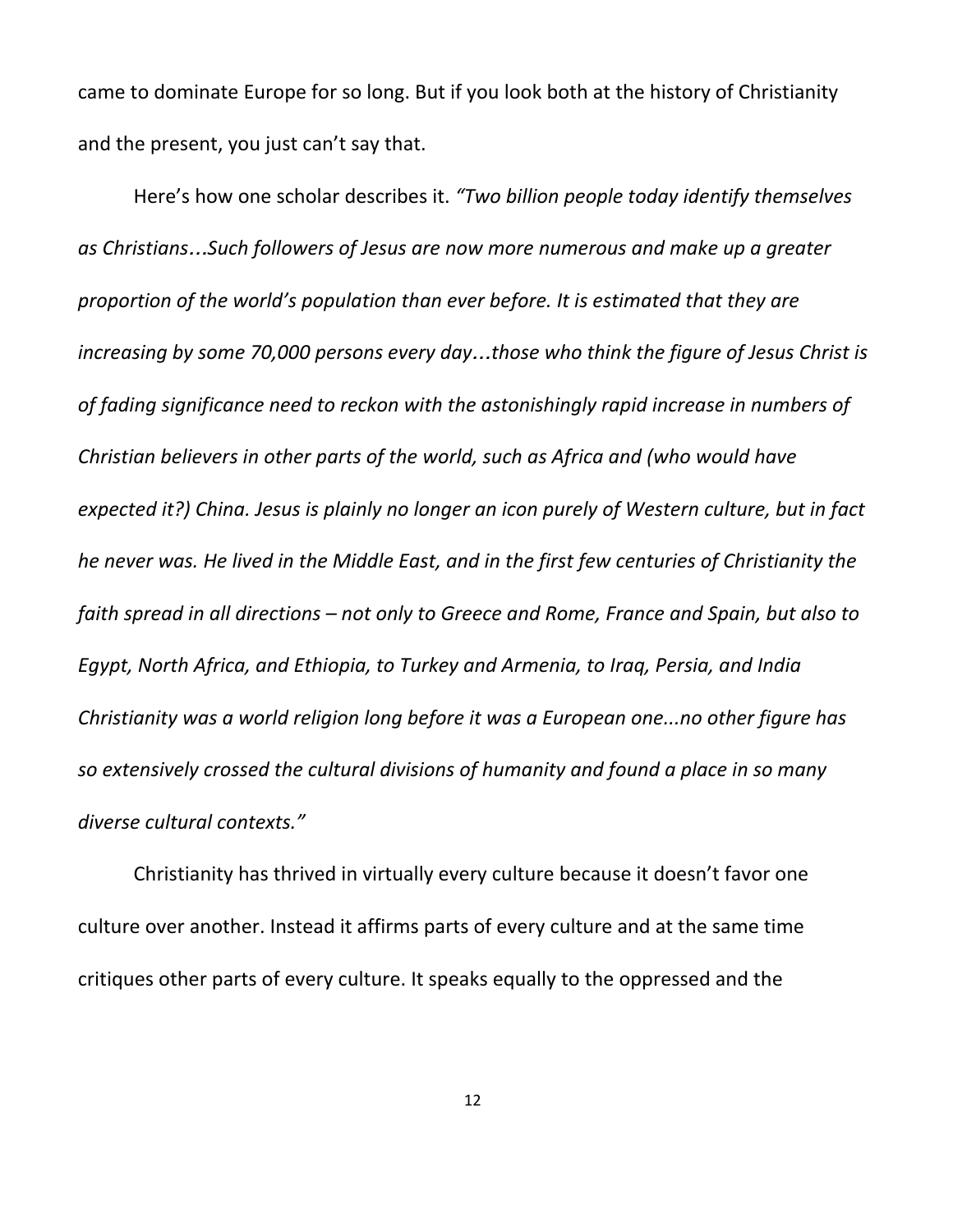oppressor, to the rich and the poor, to the educated and the child. It's the only religion that can claim this. The question is, "Why?"

What I want you to consider today is that it works because it's *true that Jesus actually is the way, the truth and the life*.

When Jesus said the words, "I am the way, the truth and the life No one comes to the father except through me." Many people imagine Jesus to be speaking like a bouncer at a club. People are eager to get to God, but Jesus is standing in front of the door saying, *"If you want to get to God, you have to get through me, first."*

But that's doesn't reflect the attitude of Jesus. He's talking to people who are tired because they've been told they have to be morally good enough for God to love them. He talking to people who don't even believe in sin, but can't seem to shake the guilt of their past. He's talking to people who don't know which way to turn, wondering what to believe about God and how they should live.

I know that many people hear the words of Jesus, "I am the way, the truth, and the life, no one comes to the father except through me," as fighting words. But they're actually an *invitation*. Jesus says, *"You don't have look any longer. You don't have to be confused or feel around in the dark. I am the way, the truth and the life."* In Matthew 11, he says, **"Come to me all you who are weary and burdened and I will give you rest for your soul."**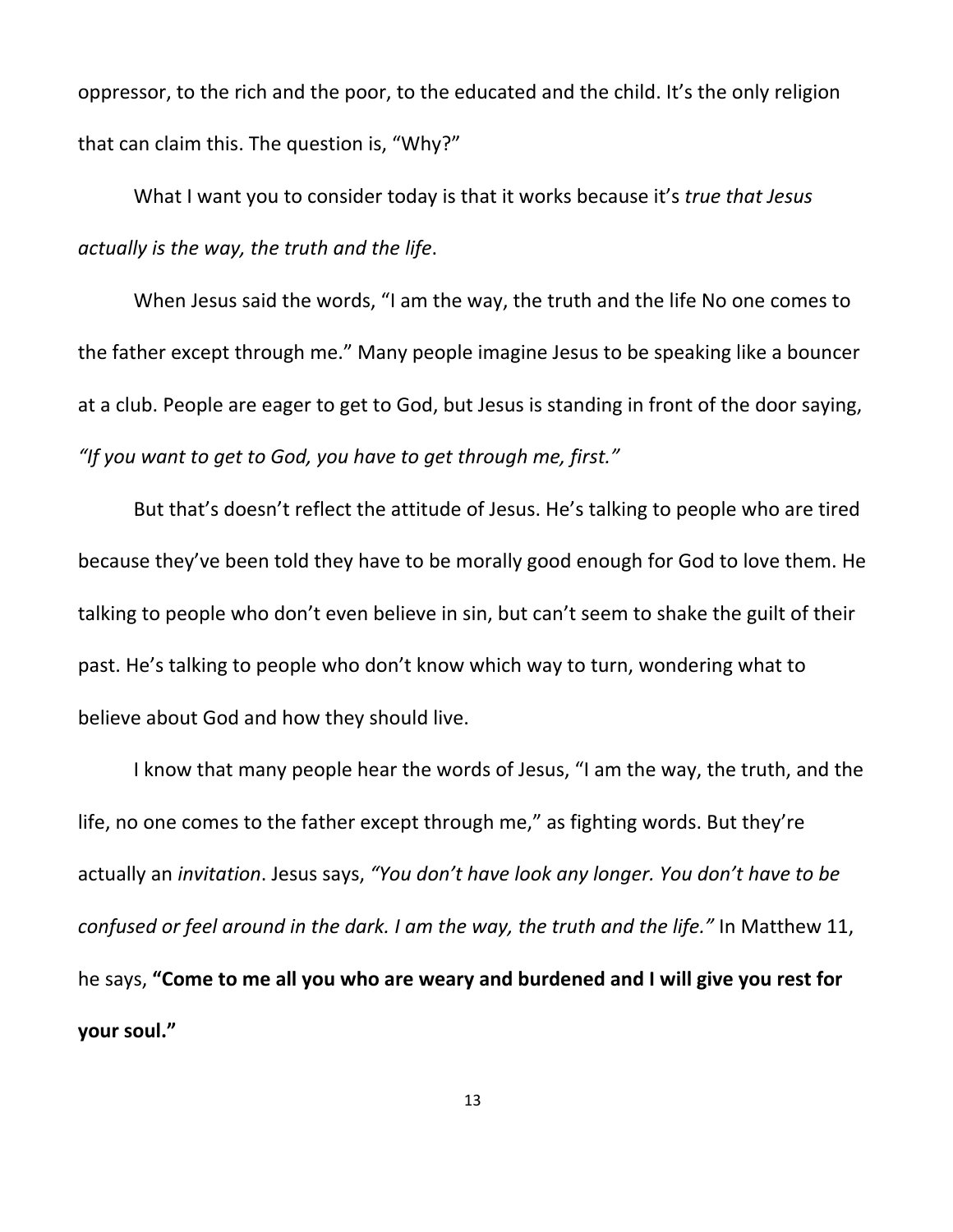My challenge to you today is this. Even if you have trouble accepting Jesus as the only way, try him first as A way—as YOUR way. Get to know him. Start to live his way and just see what happens. As the Bible says, **"Taste and see that the Lord is good."**

Two things for believers: The best way to communicate truth in our day is for our lives to line up with Jesus; to practice the way of Jesus; to have the heart and mind of Jesus. In our society, so much about Jesus rings true for people.

"Do to others as you would have done to you."

"Don't judge, lest you be judged."

"Love God with all your heart and your neighbor as yourself."

People will have a hard time believing the way of Jesus unless they see it modeled in the lives of people who follow him. And I think sometimes as believers we SAY we believe Jesus is the way, but we *live* inconsistently—waffling between Jesus sometimes and secular humanism at others.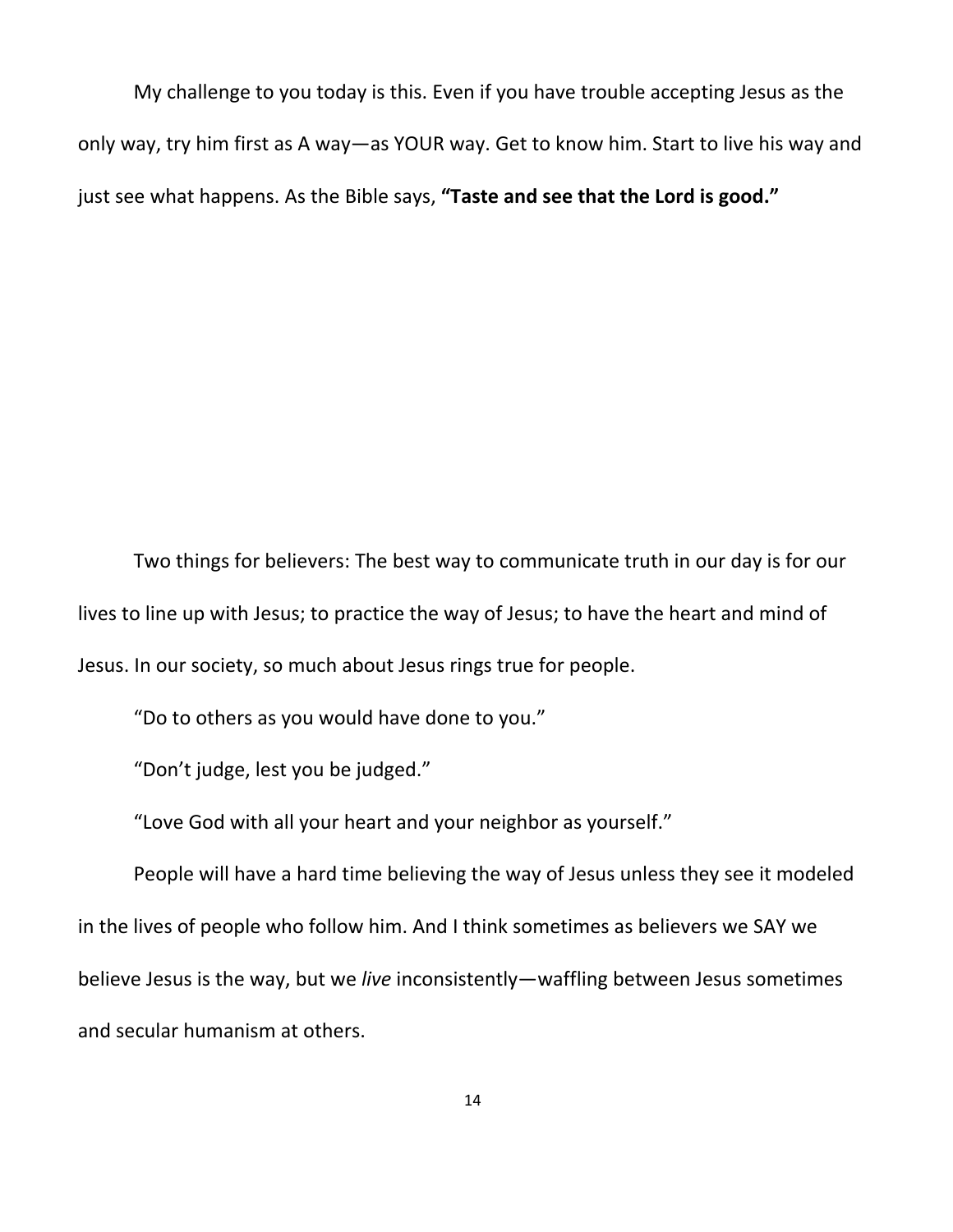Second, share stories of how Jesus has been real to you. The truth is, many people in our world aren't asking the question, "Is what you believe, true?" They're asking the question, "Do I want to be like you?" If we truly are like Jesus, I believe the answer has to be a resounding yes!